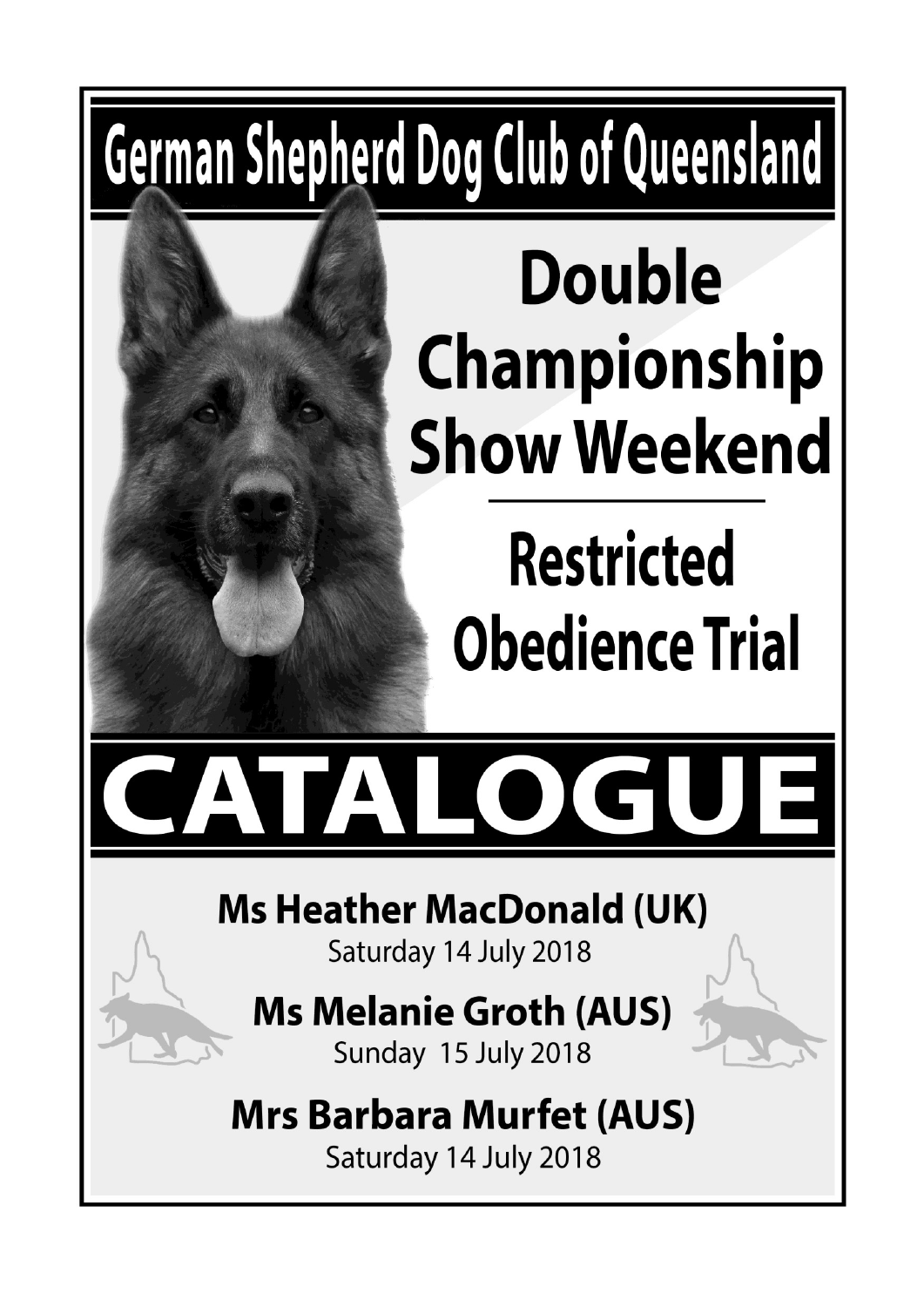

Barbara Murfett is an Obedience, Rally O, Agility & DWD Judge with International experience. She has been a member of Dogs Qld since1976 and appointed as Councillor in 2007. She was elected Director in 2013 and again in 2015 and committed to continuing to represent and serve our members & promote the sporting disciplines.

In 2009 Barbara was invited to be the ANKC Chairperson of the Dances With Dogs National Committee

and continues to hold that position.

Barbara is also the Dogs Qld representative on the ANKC National Obedience, Rally Obedience, Track & Search, Tracking & Endurance Committee.

In 1989 she gained her UD Licence and since then has continued to be involved in Judges training. In that time she has judged many National Trials, including a couple of German Shepherd Dog National Obedience Trials. Barbara has recently Judges and conducted Judges Training in Singapore & Malaysia. Over the years, she has shown & trialled Irish, English & Gordon Setters as well as King Charles Cavalier Spaniels.

Barbara of course also Judged at the recent  $45<sup>th</sup>$  German Shepherd Dog Council National Show & Trial held in Brisbane May 2017

She is very much looking forward to judging this 2018 German Shepherd Dog Club of Qld Restricted Obedience Trial held in conjunction with the 62<sup>nd</sup> German Shepherd Dog Club of Qld Inc Championship Show & would like to wish all competitors in the trial, including of course, those of you competing for the Best Dual Performance in Show & Trial Good luck & a fun day to all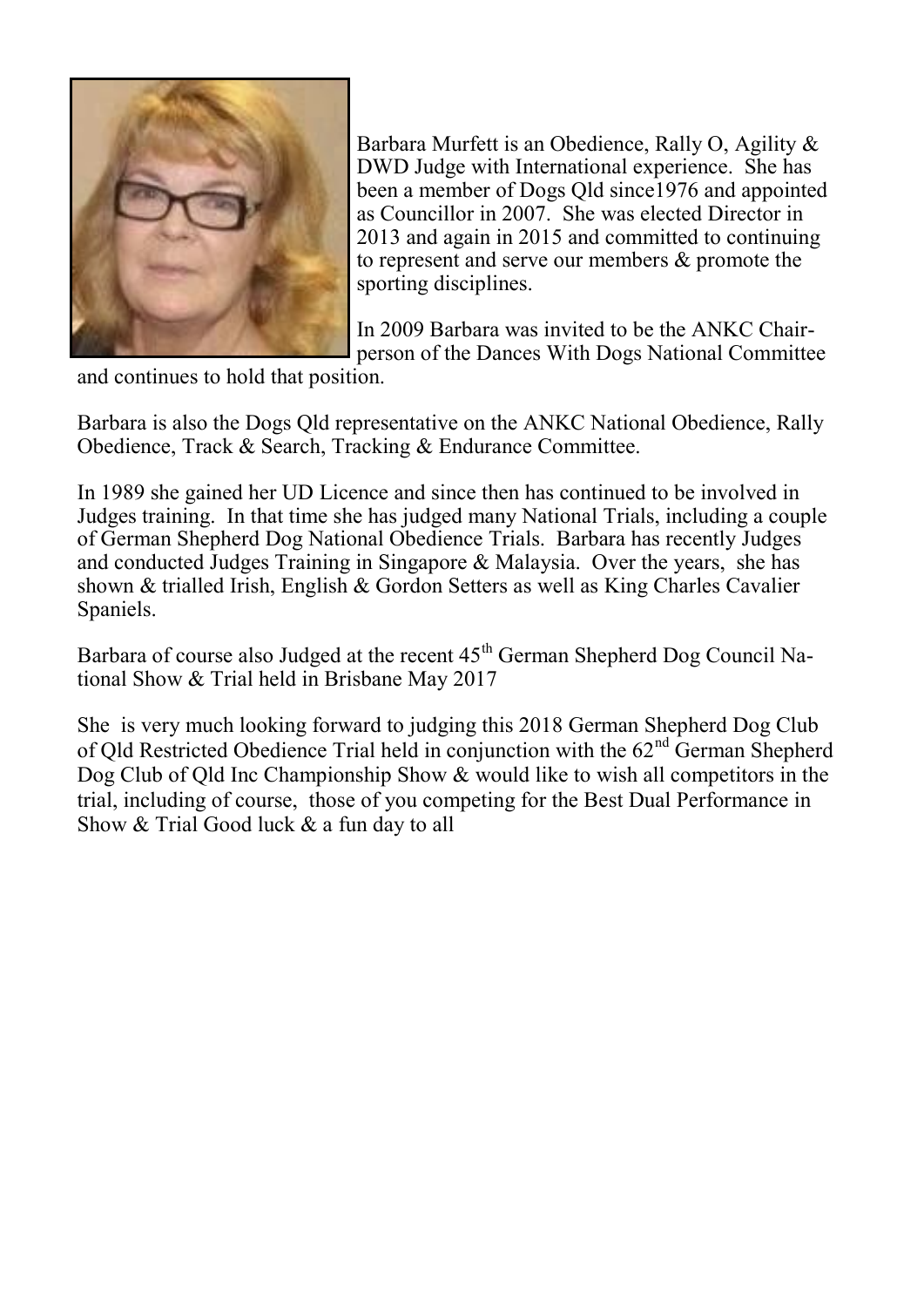**OPEN MRS BARBARA MURFET**

- 106 **\*JAYKRI NATALYA AZ** 4100211131 21.2.2012 (Pallendon Yorik 'A'Z' x Jaykri Isabella AZ) Brdr/ Exh D Francis
- 107 **KARALCIN ELEKTRA CD** 4100189744 13.11.2014 (Xaro Von Der Plassenburg Imp Deu x Nanmahar Ulla) Bdr: K A Long. Exh: L Butler
- 108 **\*HARLEROSE ANGEL AZ CD** 3100294285 28.8.2013 (Bluemax Zoomba x Bronacre Indian Sunset) Brdr:M & S Stedwell. Exh: J. Urie
- 109 **CH ASTASIA JIRI AZ HIT ET** 4100223676 1.1.2013 (Zony Von Haus Gesteberg
- ABS x \*Astasia Venus AZ) Brdr: B & P Hersant. Exh: S Sandall
- 110 **TAKIMBRE QUICK AS** 2100377129 19.3.2012 (Dellahund Party Prize x Takimbre Zsa Zsa) Brdr: C & S Ford. Exh: V. McMillan

|  | $1^{57}$ $108$ $2^{ND}$ $106$ $3^{RD}$ $107$ $4^{th}$ $110$ |  |
|--|-------------------------------------------------------------|--|
|  |                                                             |  |
|  |                                                             |  |

5th……………..

Points ………………

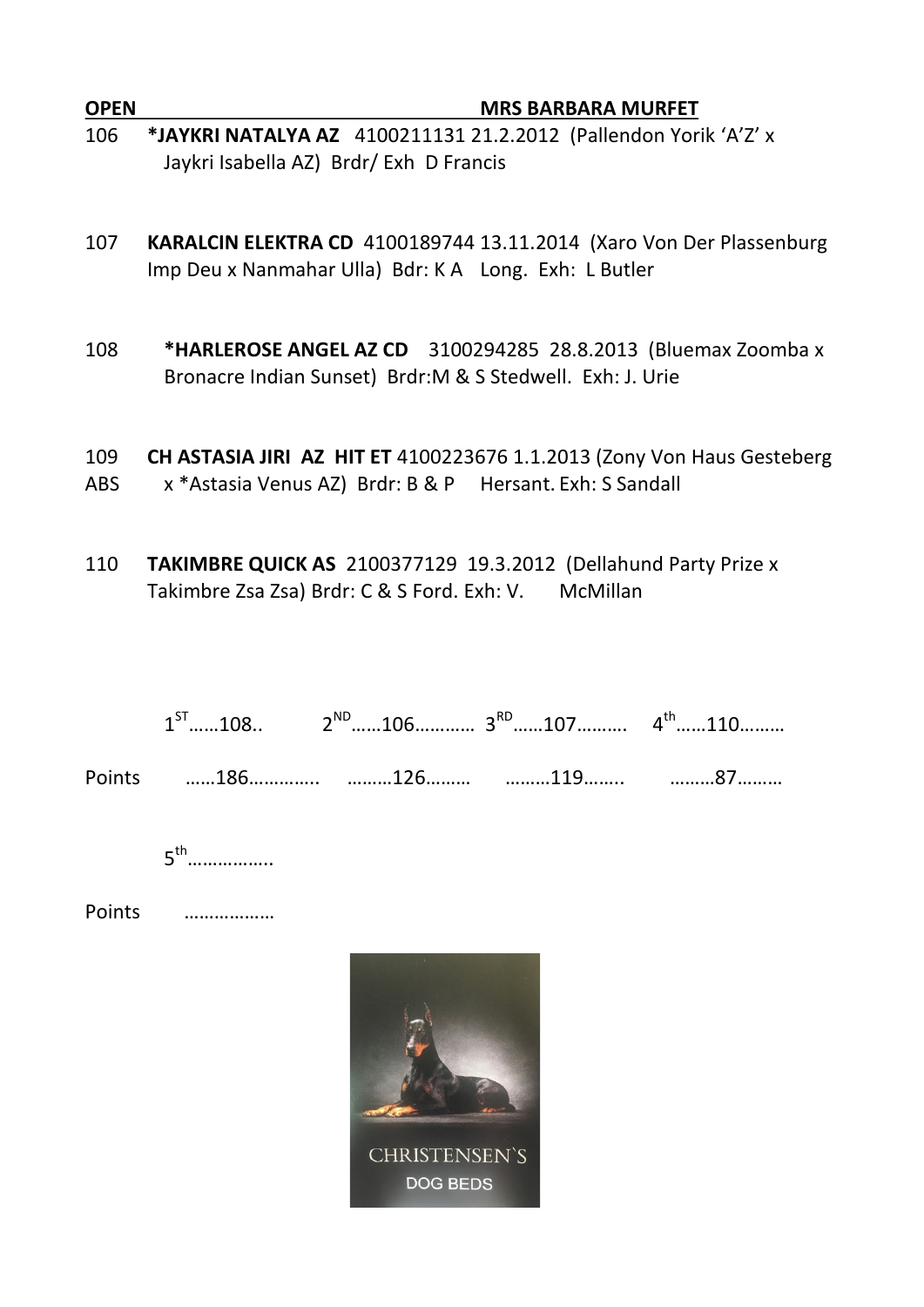| <b>UDX</b>     | <b>MRS BARBARA MURFET</b>                                                                                                                |  |  |
|----------------|------------------------------------------------------------------------------------------------------------------------------------------|--|--|
| 100            | ABELARA MOSS TROOPER UD 4100217018 29.7.2012 (Kantenna Hunter<br>AZ x Debbar Jubelee Dream) Brdr:R Vernon. Exh. C Tetley                 |  |  |
| 101            | TITOKI JEOPARDY UD 4100218151 3.8.2012 (Titoki Ghost in Black x Titoki<br>Amakis) Bdr: J Meredith. Exh: P McKie                          |  |  |
| 102            | <b>TRANGOLD DARE TO BE DIFFRENT 4100222635 12.12.2012 (Nivo</b><br>Vom Lubarser Schlosschen xOvahimba Dziko) Bdr. L Tranter. Exh. D Hart |  |  |
|                | $1^{57}$ $102$ $$ $$ $2^{ND}$ $$ $101$ $$ $3^{RD}$ $100$ $$ $$                                                                           |  |  |
|                |                                                                                                                                          |  |  |
| <b>UTILITY</b> | <b>MRS BARBARA MURFET</b>                                                                                                                |  |  |
| 103            | <b>DEBRAR UNIOUE SAPPHIRE CDX TDX</b> 4100196754 22.2.2011 (AusCh Deb                                                                    |  |  |

- 103 **DEBBAR UNIQUE SAPPHIRE CDX TDX** 4100196754 22.2.2011 (AusCh Deb bar Rock Star x AusCh Debbar Gemma) Brdr: D O'Keefe. Exh: S. McIntyre
- 104 \***JAYKRI KAMEKO CCD CDX AZ** 4100180804 (Natz VeracruzImp. Deu ABS Jaykri Just A Dash) Brd/Exh D Francis
- 105 **LAGUARDIA EDIN BURGH CD** 4100251383LR. 23.11.2014 (SupCh. Freeva le Sky Lark ET x Ch Zellburg Scarlett) Bdr: J & I Hayton. Exh: S Pitt

| د م<br>. ⊥∪ J<br>- | ۰NL | $\cdots$<br> |
|--------------------|-----|--------------|
| ____               |     |              |

| Points |  | ٦r<br>フ∪ |  |
|--------|--|----------|--|
|--------|--|----------|--|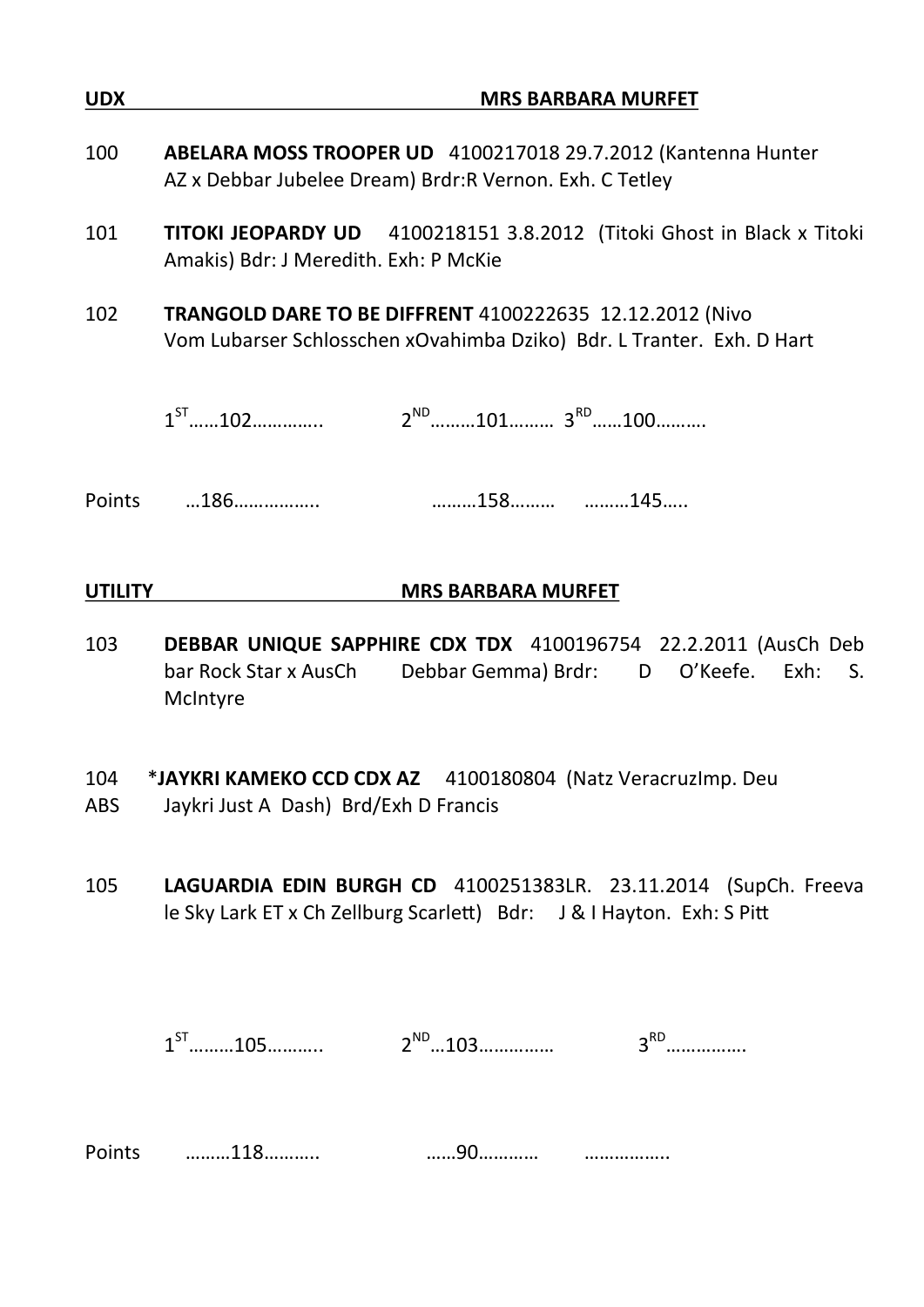| 111        | *SENSEN MANN YOKON Imp DEU F145561/12 17.7.2012 (Enosch Amassis                     |
|------------|-------------------------------------------------------------------------------------|
| <b>WDN</b> | xFlair Von Der Martinskapelle) Brdr: K Baggstrom. Exh: Henderson/<br>Knuckey/Bobbin |
| 112        | *CH KELINPARK HELLUVA REBEL AZ CCD 2100405484 10.4.2014 (Indio Di                   |

ABS Casa Nobili(imp Ita) x Ch Kelinpark Sinnamon. Brdr/Exh L Gregor

**NOVICE MRS BARBARA MURFET** 

113 **\*CH BRIGENTI ICE FIRE ET RN HT CCD** 2100399569 12.1.2014 (Ury Vom Zisawinkel (Imp Gmy) x Karma Vom Schwarzaugen (Imp Mkd) Brdr: G F Mansfeld. Exh: I Hayton

 $1^{57}$   $...113$   $...$   $...$   $2^{ND}$   $...$   $3^{RD}$   $...$   $...$   $...$   $...$ 

Points ………160……….. ……………… ……………..

### **CCD MRS BARBARA MURFET**

114 **ABELARA CROWN JESTER** 4100294763 23.7.2017 (Andacht Uknow Im I ABS Andacht Gene Pool) Brdr: R Vernon Exh: C Tetley

115 **IMAGICK BIANCO** 4100256037 30.3.2015 (Odin Delle Terra Matldiche ABS (Imp Ita) x Maraya Murphys Law) Brdr: M A Macklin. Exh: K Mathews

1ST……………….. 2ND………………

Points ……………….. ………………